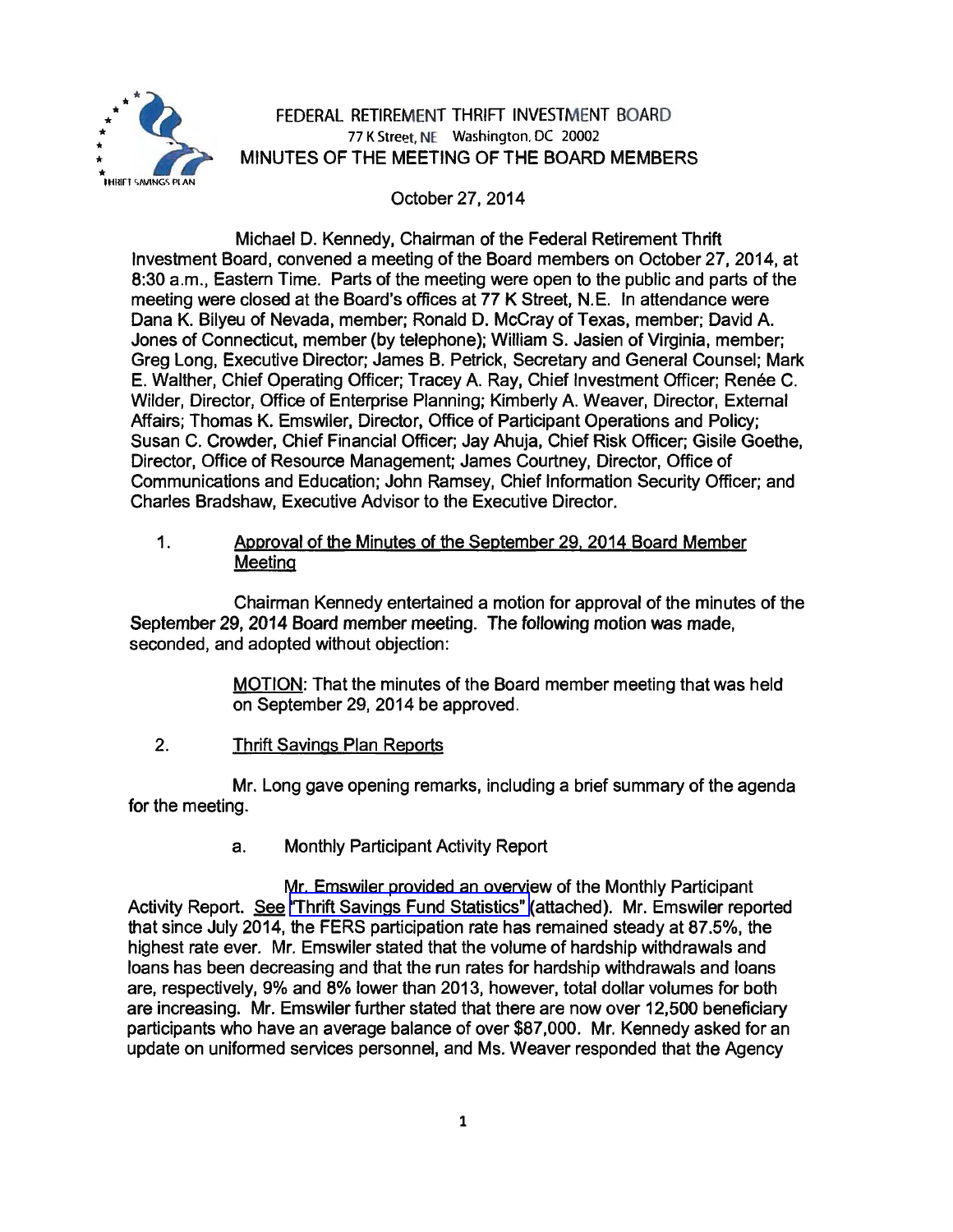will have an opportunity to become part of the larger conversation when the Commission on Military Retirement and Benefits releases its recommendations.

b. Quarterly Investment Policy Report

Ms. Ray reviewed the Quarterly Investment Policy Report. See ["Quarterly Investment Policy Report"](http://www.frtib.gov/pdf/minutes/MM-2014Oct-Att2.pdf) (attached). Ms. Ray examined the tracking error of the BlackRock-managed funds versus their underlying indices, noting that the Funds tracked closely. The I Fund outperformed its index by 34 basis points for the year due to the tax effect. Ms. Ray noted that October has been a particularly volatile month as a result of world events. In October, the I Fund decreased by 3.6 percent, the C Fund decreased by 0.3 percent, and the S Fund increased by 0.7 percent. Ms. Ray stated that the market has recovered somewhat by the end of October, as earnings have been better than expected. Ms. Ray reviewed the proxy voting policy, stating that there were no exceptions, and that so far this year, the dollar amount of class action settlements in the S Fund is \$770,000. Ms. Ray noted that the I Fund has been suffering due to recent events in Europe, and that the C and S Funds have been performing the best.

Chairman Kennedy entertained a motion to reaffirm the investment policies of the Government Securities Investment Fund, the Fixed Income Index Investment Fund, the Common Stock Index Investment Fund, the Small Capitalization Stock Investment Fund, and the International Stock Index Investment Fund. The following motion was made, seconded, and adopted without objection:

> MOTION: That the investment policies for the Government Securities Investment Fund, the Fixed Income Index Investment Fund, the Common Stock Index Investment Fund, the Small Capitalization Stock Investment Fund, and the International Stock Index Investment Fund be reaffirmed.

c. Legislative Report

Ms. Weaver provided an update on the L fund default bill. She noted that the House and Senate would be back in session on November 12th, and she is optimistic that either the House or Senate version of the bill would move forward. Mr. McCray asked whether the Agency received any feedback from Capitol Hill staff and if the Agency preferred a particular version. Ms. Weaver replied that the House and Senate are working on finalizing one of the bills and that either version would be supported by the Agency.

#### 3. BlackRock Account Review

BlackRock presented an update of the C, S, I, and F Funds. See ["Blackrock Presentation"](http://www.frtib.gov/pdf/minutes/MM-2014Oct-Att3.pdf) (attached). They stated that their core investment philosophy is that superior investment outcomes are best achieved through a disciplined objective process to managing return, risk, and cost. Their report focused on the performance of the individual funds, they reviewed the underlying equity indexing platform, and they also discussed their portfolio construction.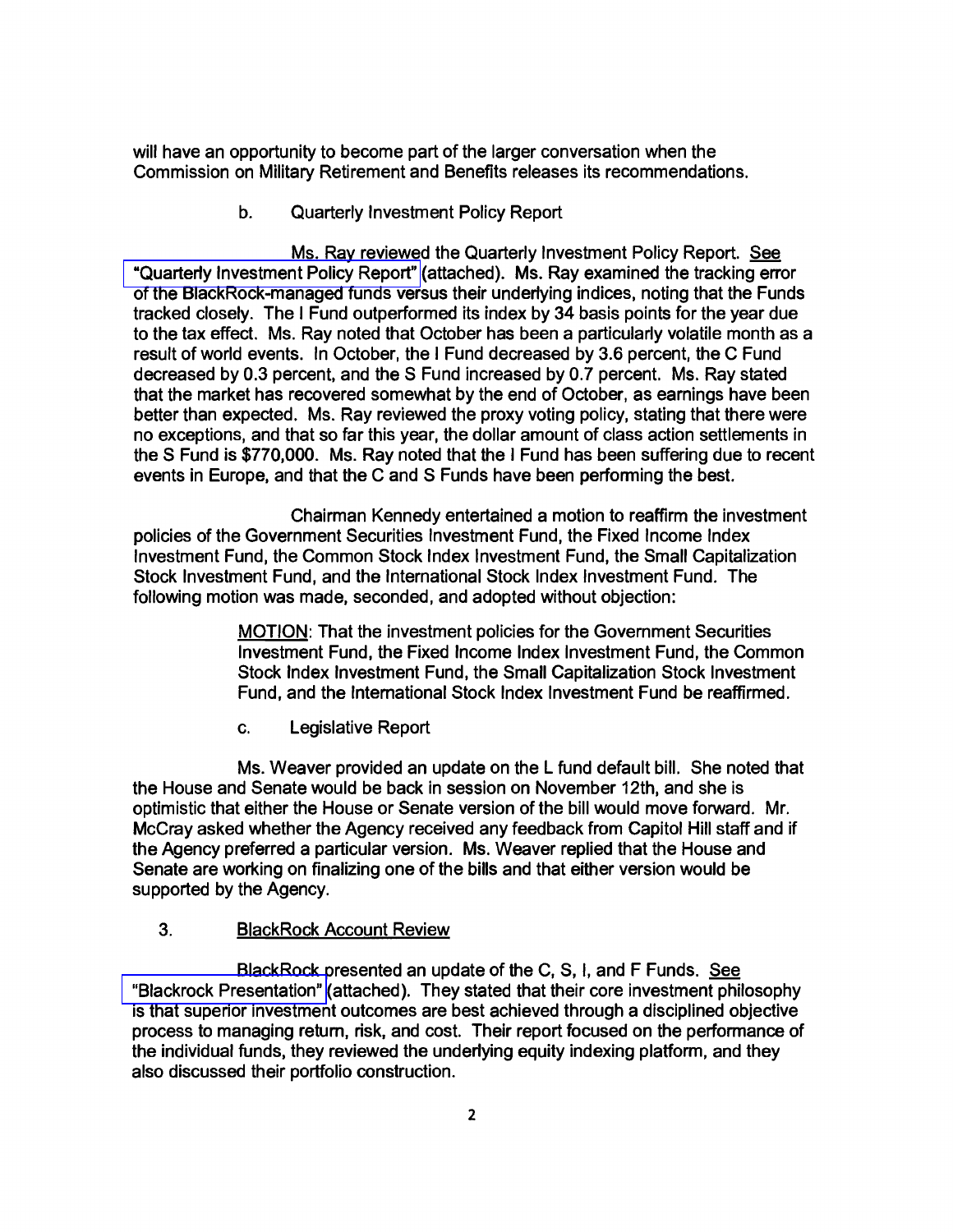Mr. McCray asked BlackRock about the challenges they face in educating their clients about the need to make adequate investments throughout their career. Mr. Fink agreed that many clients take too much of a conservative approach, and that education is a key component in getting participants to understand the need to balance current consumption with future savings.

## 4. Quarterly Reports

a. Vendor Financials

Mr. Ahuja provided an overview of the Quarterly Vendor Financial [Assessment \(attached\). Mr. Ahuja highlighted that on July 18, 2014, MetLife was](http://www.frtib.gov/pdf/minutes/MM-2014Oct-Att4.pdf)  identified as a Globally Systemically Important Insurer (GSll) by the International Financial Stability Board. In September, the Financial Stability Oversight Council (FSOC) notified MetLife that it has been preliminarily designated as a non-bank Systemically Important Financial Institution (SIFI). Mr. Ahuja noted that a final designation as a SIFI would subject MetLife to increased regulation.

Mr. McCray asked how a SIFI designation could impact an annuitant. Mr. Long responded that such designation would not impact the Agency's existing contract with MetLife, nor would it affect the Agency or the annuitant in the short-term or even in the near long-term, but that the Agency would track the impact of a potential SIFI designation on the rest of the marketplace.

b. Audit Status

Mr. Ahuja provided an update on Agency audit activity actions, reporting that out of 135 total findings, 74 were closed and 61 remained open. See ["Quarterly Summary of Audit Recommendations"](http://www.frtib.gov/pdf/minutes/MM-2014Oct-Att5.pdf) (attached). Mr. Ahuja stated that as of July 2014, there were 116 open audit findings, the majority of which resulted from the Department of Labor's (DOL) and KPMG's audit. Mr. Ahuja noted that the Agency provided DOL and KPMG with 17 closed findings. The Agency currently has 99 audit findings and considers approximately fifty percent of them to have been closed, subject to DOL's confirmation.

Mr. Long pointed out that the increased number of audit findings is due to the DOL significantly increasing the number of audits performed this year. Mr. Long noted that the Agency has done a good job of closing out existing audits. Mr. Ahuja concluded by stating the Agency is being subjected to new audits, but continues its efforts to increase the rate of closure to reduce the overall number of open audit findings. He further mentioned that the Agency has a formal mechanism to track and close open audit findings.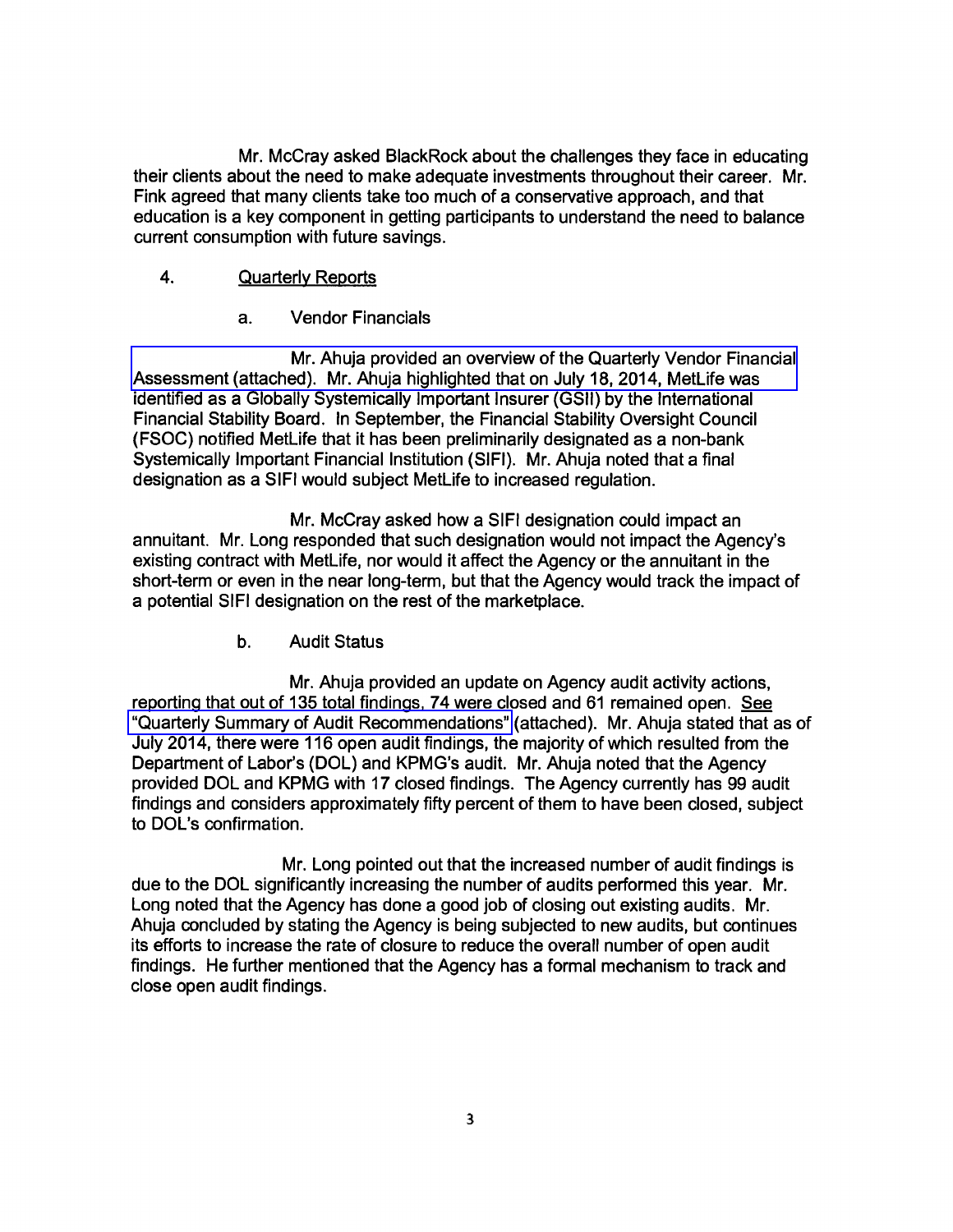## c. Budget Review

Ms. Crowder provided an overview of the 2014 budget, noting that as of the end of the fourth quarter, Fiscal Year 2014 actuals are within 1 percent of our \$201M. Budget allocation as projected. [See "FRTIB FY 2014 Q4 Budget Review" \(](http://www.frtib.gov/pdf/minutes/MM-2014Oct-Att6.pdf)attached). Ms. Crowder added that as of September 30, 2014, the projected annual gross basis points is 4.6.

## 5. Internal Audit Charter

Derek Richardson, Agency's Auditor-in-Charge, formally presented the Internal Audit Charter for the Board's approval. [See "FRTIB Internal Audit Charter"](http://www.frtib.gov/pdf/minutes/MM-2014Oct-Att7.pdf)  (attached). The Charter outlines the roles and responsibilities, along with the reporting structure of the Agency's internal audit function. Mr. Richardson indicated that the internal audit function would maintain a strong level of independence from the rest of the Agency. Mr. Richardson further stated that approving the Charter was the first step in building the internal audit function. Mr. Long remarked that the Agency plans to present the overall audit plan at the Board's February 2015 meeting. Mr. Kennedy stated that he thought this was a good plan, and the rest of the Board members agreed. The following motion was made, seconded, and adopted without objection:

> MOTION: That the Board adopt the Internal Audit Charter as presented to the Board on October 27, 2014.

#### 6. Annual Review of Capital Markets and L Funds (Mercer)

[Mercer presented an analysis of the Lifecycle Fund Asset Allocation](http://www.frtib.gov/pdf/minutes/MM-2014Oct-Att8.pdf)  (attached). Their report focused on whether participants have sufficient retirement income, preserving capital around the date of retirement, and limiting the possibility that participants would run out of money in light of increased longevity. The report concluded that there was no compelling need for changing existing allocations. The Board thanked them for their information.

## 7. Closed Session

On a vote taken by the Chairman, the members closed the meeting at 11 :52 a.m. for executive session.

At 1:23 p.m., upon completion of the executive session, the members reconvened the open portion of the meeting.

#### 8. Adjournment

Whereupon, there being no further business, the following motion was made, seconded, and adopted without objection and Chairman Kennedy adjourned the meeting at 1:23 p.m.